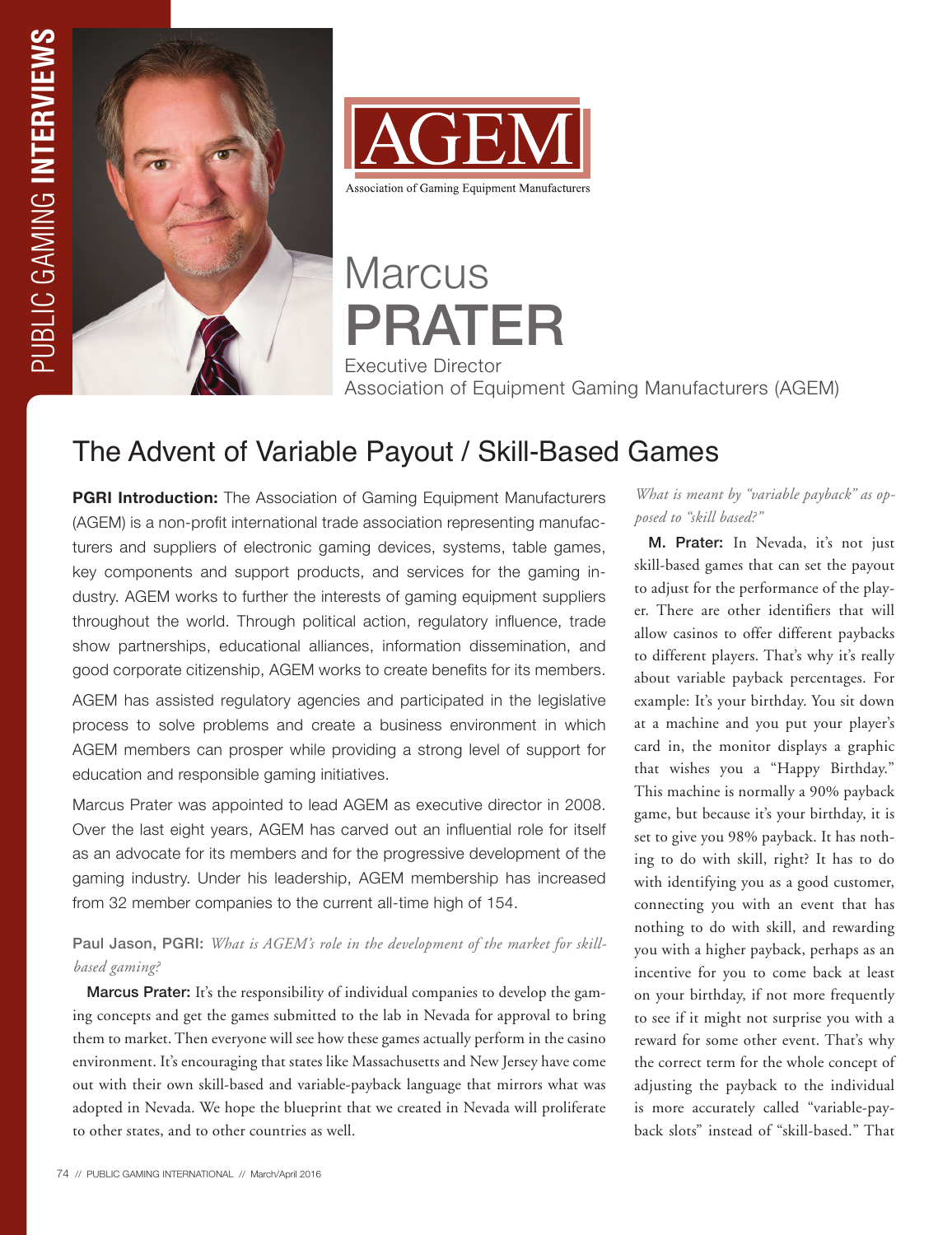variable-payback slots category includes the sub-category of "skilled-based games" that offer variable paybacks based on different performance and skill levels.

*How complicated is it from a regulatory point of view? Is there anything in a legal sense that differentiates variable payback not based on skill, variable payback that is based on skill, and the conventional random-based slot machines?* 

M. Prater: Yes. Regulation 14 will govern this new form of gaming in Nevada. The regulation is accessible on the Nevada Gaming Control Board website (gaming.nv.gov, click on "Statutes & Regulations," and scroll down the list of regulations). I encourage interested parties to read it. It's similar language to what Massachusetts and New Jersey have posted in their draft regulations. There are ways that both the suppliers and the casinos will be able to take advantage of this new gaming landscape.

 *How are the games calibrated to allow for the fact that players are going to have different levels of competency? What's to stop it from becoming professionalized, which would make it hard to get a high volume of players because novices won't want to be playing against professionals, will they?*

M. Prater: We're not sure yet. There are companies like Bally that showed Space Invaders at G2E. That was a standard video slot, but when you reached the bonus round there was a skill-based element as though you were playing a game of Space Invaders. I think that type of game is going to be the easiest to get approved. In terms of more radical concepts, Nanotech has a pinball game where they claim the payback percentage can go north of 100- 110%. Obviously, if you have 110% at the high end then you need 80% at the low end and therefore you get a blended 90%–92%. The manufacturers will have to certify—and the lab will have to approve—that these games are blended at

92% or whatever the number is. For those types of games, they will require a field trial and that's when we'll know if the game is too easy or too difficult to beat. The field trial process will be a learning experience for the lab, for the suppliers, for the players, and for the industry. A casino doesn't want a game that consistently pays back over 100%. And the players won't play if the payback is too low. I think suppliers will solve that riddle.

### *Is there some way to adjust for the variety of skill levels that players will bring to the game?*

M. Prater: Players will be clearly notified that these are skill-based games. In many cases, you'll see games that say it is an 88% base game, but that if you're particularly good during the bonus round, it may pay up to 100%. For the first time, players will know the payback percentage. There has been no jurisdiction in the world where a player could sit down and know what the payback percentage is on a particular machine. A video poker play table may have been the rare exception.

the younger folks, who aren't necessarily attracted to the current types of slots, are now faced every day with an unbelievable amount of gaming entertainment, whether it's on their phones or their tablets or their X-boxes or whatever it may be. The convergence of all that gaming entertainment with a wagering element will provide a major spark for the casino floor.

*How appealing is the highly stimulating environment of a casino floor, for younger adults in particular? Is there any measure of that?* 

M. Prater: I think one of the reasons the Super Bowl handle was so large in Nevada this year was because the 21- to 30-year-old male loves the idea of sportsbetting, and loves the high energy of Las Vegas and the excitement of the Super Bowl or a March Madness in Las Vegas. And they can now wager on sports on their phones while in the casino. They can go to the betting windows as well. Over time, whether you're wagering on your phone or on a tablet or on a surface table

I'm very excited by the prospect of skill-based gaming. I just try to temper everyone's expectations to understand that this new form of gaming will take time to make the kind of impact that we want and expect it to have.

So, by providing players with more information, this new game style will be more transparent. I think there will be some basic games where the swing will be a matter of 6 or 8 percentage points. I think other games will run the gamut and the high is whatever the operator wants it to be.

### *How do you think this new game-playing style might impact the industry going forward?*

M. Prater: As exciting as the possibilities are, it is likely to be a very slow process. We won't know the full impact of this for several years. But I do believe that or on a big screen, those gaming elements will find their way into the casinos.

*Do casinos need skill-based games to appeal to the younger players? Do casinos need to plan on investing in this new play-style to succeed at growing the market and brining in new consumer groups?* 

M. Prater: I think they do. Gaming revenues in Vegas have been flat, but these younger people are spending money in their clubs and out by their pools and at shows and on food and beverages. But at the end of the day, I think we need to do